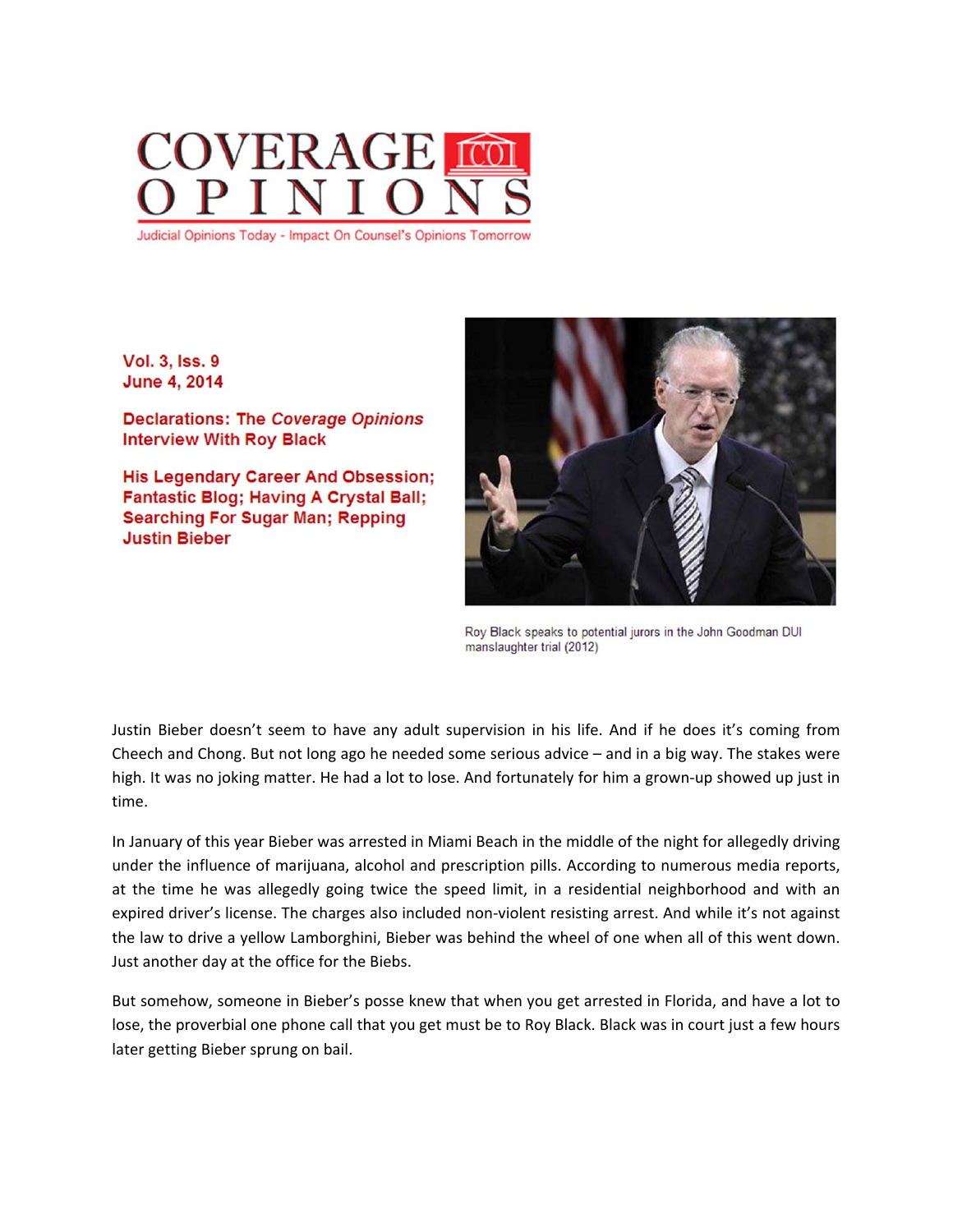In an era when we are too quick to throw around the legend label, Roy Black truly deserves it as a trial lawyer – having spent four decades representing people that have everything to lose. He was kind enough to give me 30 minutes of his valuable time to discuss his long and distinguished career and obsession with the study of trial practice. I also asked him about his fantastic blog, the movie that he'll never forget and the crystal ball that seems to sit on his desk. Oh, and of course, no way, no how was I letting him off the phone without asking about Bieber.

# **Trial By Fire**

In the introduction to Black's Law, Black's 1999 book in which he discusses his trial strategies in four serious cases, he recounts his first day as a lawyer. It was January 1971 and Black went to work for the Dade County Public Defender's office. His boss handed him a thin file and said: "Your first trial is tomorrow. A woman charged with second‐degree murder of her boyfriend." He and another rookie lawyer fumbled though the case and somehow, "probably from pure luck," won.

Black explained to me that these were the early days of the public defender system in Miami‐Dade County. There were only ten attorneys for all of the indigents in a county of more than one million people. And, what's more, the job was considered part-time. I expressed horror at such situation. But the system has now "changed dramatically" from those early days, Black assured me. Now hundreds of lawyers, with support services, do the job that Black and nine others once had.

Can you imagine handling a second‐degree murder trial on your second day as a lawyer? These days some civil lawyers wait five years to get into court. And when the big day finally comes it involves an unopposed discovery motion.

But Black got exactly what he wanted when he stepped into that courtroom. He says in Black's Law that he chose the public defender's office, after graduating from the University of Miami Law School, because he didn't want to spend his life "worrying whether clients may or may not have breached subsection C of paragraph 2" [i.e., my life] and he knew that virtually all civil cases settle.

## **The Next 43 Years**

Black has been at it for 43 years since that day in 1971. Despite obviously being involved in innumerable cases, there is one that is guaranteed to make the first paragraph of his obituary (G‐d forbid, as my mother would make me say here). In 1991 Black represented William Kennedy Smith (nephew of Kennedys John, Robert and Ted) for an alleged rape taking place in Palm Beach. The televised trial received non‐stop and worldwide media attention. When you think of a televised trial, of a prominent person, for a serious crime, receiving worldwide media attention, the name Simpson probably comes to mind. But the rape trial of William Kennedy Smith, four years earlier, was in fact the first to meet all of these criteria. Smith was acquitted. And Roy Black became famous.

The bio from his firm website describes Black's career like this. He is the senior partner of Black, Srebnick, Kornspan & Stumpf, P.A. in Miami. Mainly as a criminal defense attorney he has handled hundreds of cases in Florida and throughout the United States. He also handles select civil lawsuits.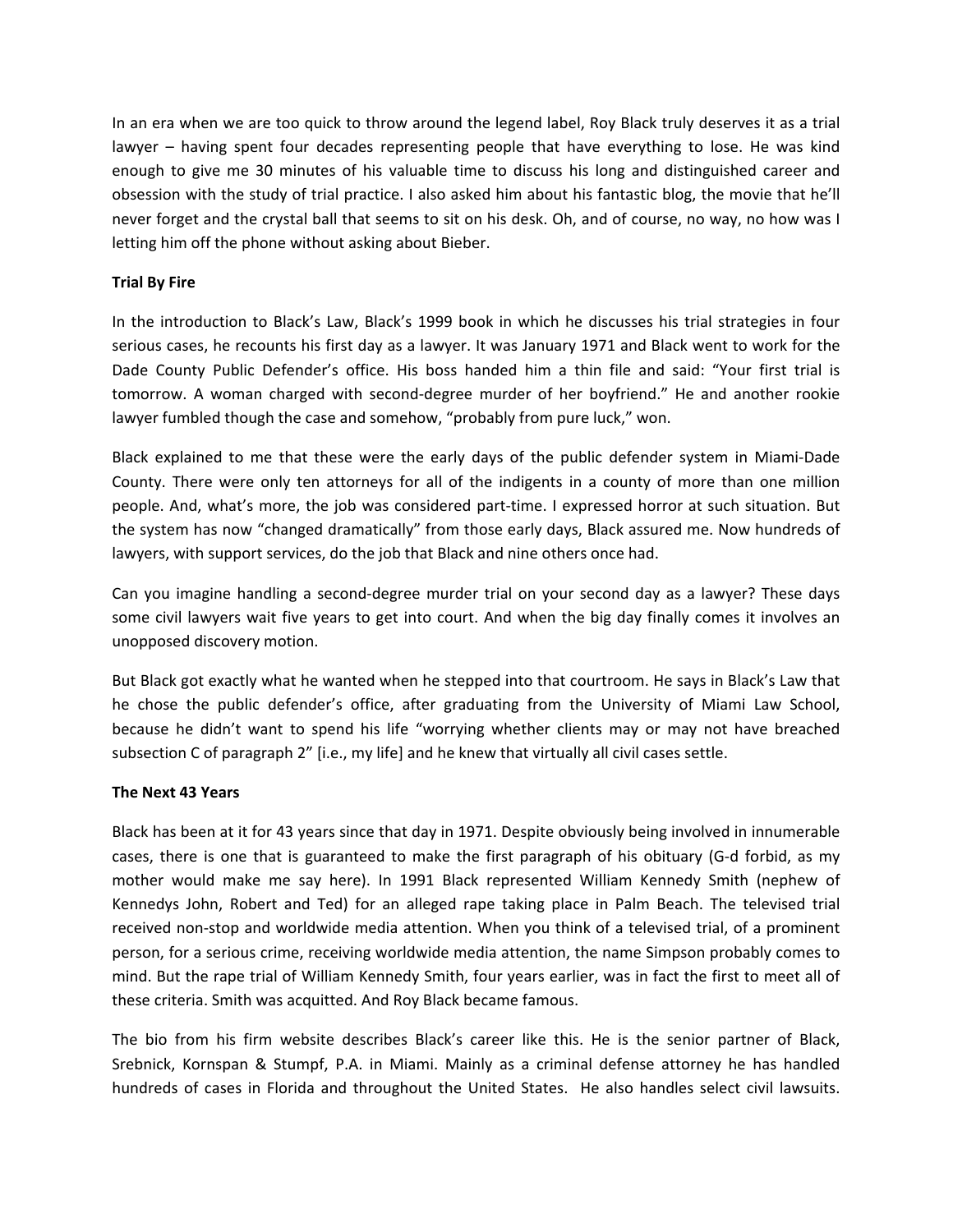Perhaps best known for his successful defense of William Kennedy Smith on rape charges in Palm Beach, Florida, Black also successfully defended Eller Media (now known as Clear Channel Outdoor) against manslaughter charges stemming from the bus-bench electrocution of a 12-year-old boy in Miami; Albertson's, Inc., when the State of Florida charged the Fortune 500 company with manslaughter in the death of a shoplifter; and artist Peter Max in New York. Other noteworthy clients have included Rush Limbaugh, Kelsey Grammer, South Florida police officers Luis Alvarez and William Lozano and banker Fred De la Mata. Black successfully represented 3‐time Indy 500 winner and Dancing with the Stars champion Helio Castroneves in a 6‐week tax trial where he was charged with income tax evasion. Black has defended numerous other clients on charges ranging from murder to securities fraud, bank fraud, healthcare fraud, money laundering, internet sex crimes, mail and wire fraud and tax evasion.

Some of Black's other high profile clients that I discovered include polo mogul John Goodman (DUI manslaughter trial), Marv Albert, Joe Francis (Girls Gone Wild founder) and Solange Knowles (Beyonce's sister). And his firm's website lists many more high-profile cases that I'm sure Black had his hand in one way or another.

Roy Black has made numerous television appearances, on several network and cable channels, discussing high profile cases. He has served as a legal analyst on The Today Show and Good Morning America. Black also played the "Managing Partner" of The Law Firm, a short‐lived NBC reality‐based TV show that was a legal version of The Apprentice.

Here's what Black told Miami magazine in a 1998 profile: "The kind of cases I handle are the ones people can't afford to lose." "I represent people who want whatever can be done to be done. There are only a few lawyers who are willing to go as far as I do, strategically. My cases are World War III to me. I don't take prisoners when I go to trial."

Black obviously can't take every new case that is offered to him. He no doubt must choose among many opportunities that come across his desk. I asked him how he decides which ones to take. He looks for ones that offer the opportunity to learn something new, he told me. Black used an insurance example – telling me about his recent involvement in a case concerning life insurance and he was fascinated with learning things he never knew about how that industry worked.

I asked Black if people work harder to beat him so they can say that they beat Roy Black. He didn't rule it out but also explained that in his cases – mostly in federal court involving white collar and financial crimes, securities fraud and the like ‐‐ the government's incentive to win is so great that they would be working that hard anyway. So he essentially downplayed the idea of there being any real Roy Black factor in his cases.

Any discussion of Roy Black must also include a few other well‐known facts. He is married to Lea Black, a juror from the William Kennedy Smith trial and cast member on The Real Housewives of Miami. The Blacks have thrown an annual charity gala for the past 19 years that has raised \$12 million for the benefit of at-risk youth. South Florida Opulence magazine called the Blacks' gala "the city's most prestigious, star‐studded charity event." This ain't Iowa folks. That's sayin' a lot. This year's gala takes place on October 25th.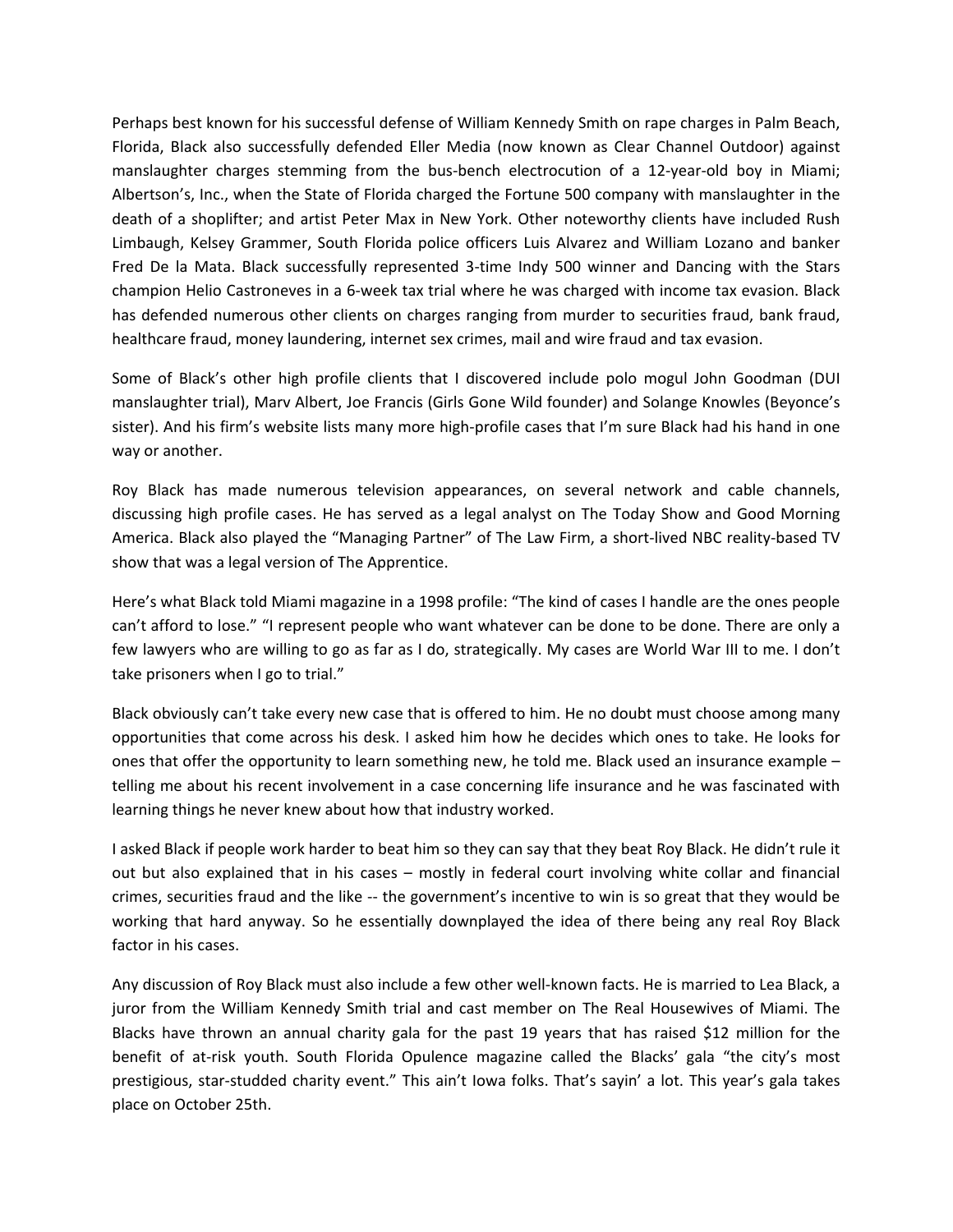### **Roy Black's Blog And Obsession**

Roy Black has a blog – also named Black's Law like his book. You can find it at www.royblack.com/blog. He started the blog in March 2011 and in the first post set out its unique and modest goals: "I am taking this on for personal reasons. I have no intent to change the world, or garner a large audience. My purpose is purely self interest. I am writing this to teach myself. No one else. So this will be personal. I find that putting my ideas on paper helps crystallize them. It makes me think and work out ideas. . . . So what type of things will I write about? I am not going to report on the local courts and legal proceedings. We already have wonderful blogs for this. . . . My project will involve all things related to actually trying cases. The trial techniques, practices, psychology and everything impacting trials."

Black has stayed true – very much so -- to the blog's purpose. Consider this July 29, 2013 post. The George Zimmerman trial had just ended. The not guilty verdict was all over the news and every legal commentator was spouting off on the facts of the case, how they likely played into the verdict and the public's response to it. But not Roy Black. Here's what he had to say about it: "Think back on the justcompleted Zimmerman trial, not for the backlash on the verdict, but rather for what we can learn from it to improve our advocacy." That's Black's Law.

Review the posts on Black's Law and your conclusion will be immediate: Roy Black is obsessed with trial practice – doing it, studying it and teaching it (something he has done for over 30 years at the University of Miami Law School). And he says that he still has more to learn. He told me that the day he stops getting better at it is the day he gives up. Otherwise "you are only going backwards."

On the blog Black looks for an advocacy or trial practice aspect in everything. Lots of people have been talking about the Oscar Pistorius trial. Black doesn't talk about the big picture. Instead he analyzes in exacting detail the prosecutor's cross examination of Pistorius. Black analyzes Douglas MacArthur speeches and finds lessens in them for final argument. He watches a Presidential debate and compares it to a trial's final argument. He writes often about the critical importance of the first minute of an opening or final argument. While Black's Law covers a lot of ground when it comes to trial practice – technique and psychology – its greatest achievement is that the material is presented in such a manner that you do not need to be a trial lawyer to enjoy it or learn from it (except, perhaps, for the several page post on how to introduce a business record into evidence under rule 803(6)).

Despite its diversity of subjects, Black's Law has one overarching there. Black says it over and over on the blog, he told it to me on our call and he even said it again in a post the day after our call: "I have said many times before that there is no gene, no innate talent, no instinct for trial practice. It is all skill that can be mastered."

When I suggested to Black that maybe it was time to ease up on practicing law and take advantage of his celebrity, street cred, experience and good looks to focus on media work, he had no interest. Instead he sees the blog as his vehicle to achieve his goal of explaining to the public what's going on during trials.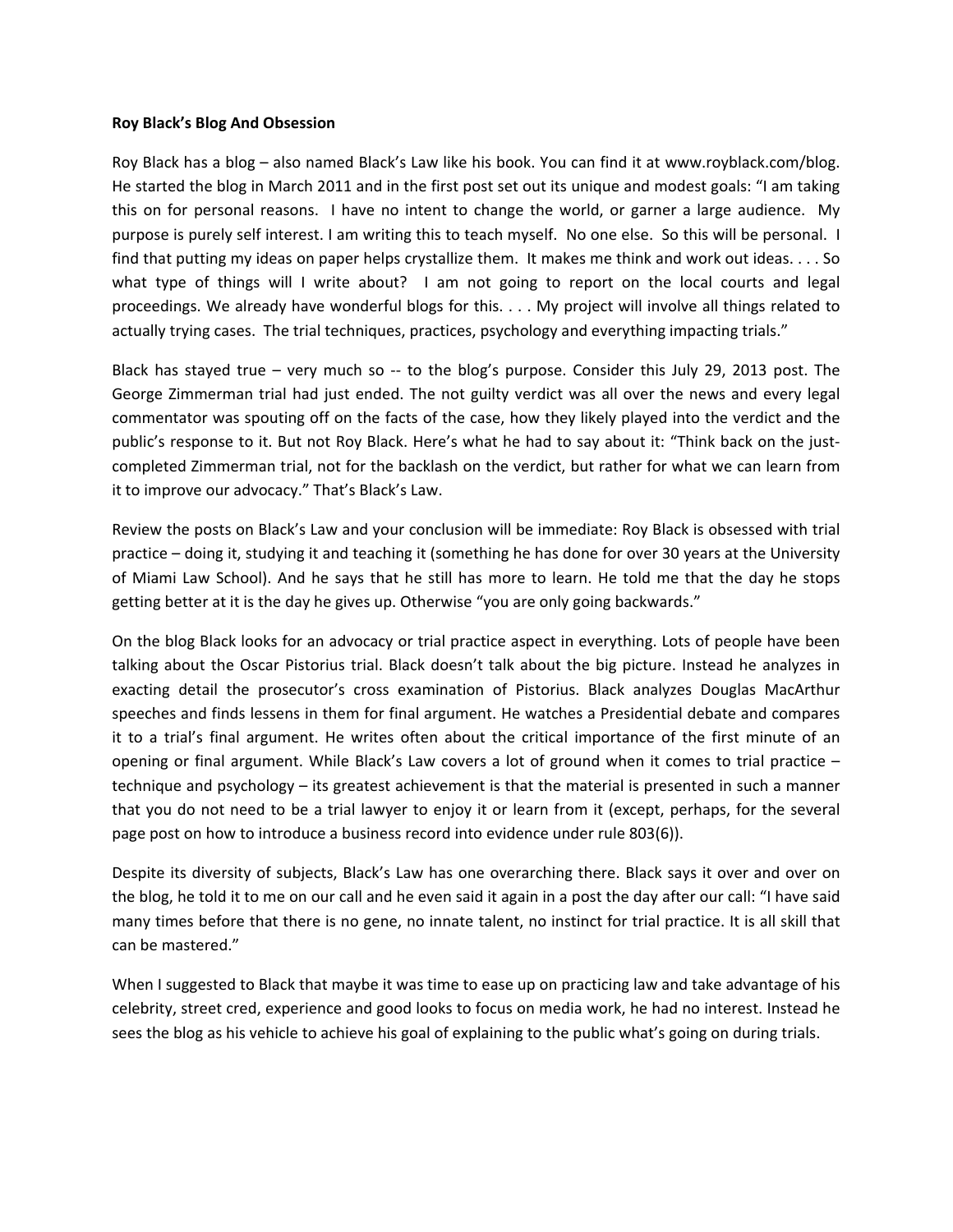### **Searching For Sugar Man**

While the Black's Law blog is hard core advocacy and trial practice, it is also peppered with posts here and there that involve nothing of the sort. One involves a movie documentary called Searching For Sugar Man. Black described it like this: "There is something about this film; I can't stop telling people to see it. It is unbelievable. One of a kind. Thrilling. It sends chills down your spine. Literally. What a story. If the facts were not so well documented, I would think this story was made up. It sounds too good to be true, but it is. And that is what makes it compulsive viewing."

I had never heard of Searching For Sugar Man. But with a review like that I went to the video store that night and rented it (yes, there is somehow one of those still left in my neighborhood). Every word of Black's review is accurate. Searching For Sugar Man is about a Bob Dylan‐like singer, songwriter, guitarist named Rodriquez who in the late‐1960s was playing some small bars in Detroit. He got a record deal and made two albums that went nowhere. He was dropped from the label and went on with his life of construction and assorted hard labor. But completely unbeknownst to him, his first album found its way to South Africa, where it became hugely popular with anti‐apartheid youth for its anti‐establishment message. So as incredible as this sounds, while Rodriquez was living in obscurity in Detroit, working as a laborer, he had no idea that he was a rock star in South Africa. [Such was life before the internet.]

Rodriguez was believed to be dead – having committed suicide on stage in one of a couple of different ways. A South African music journalist went in search of the answer to how Rodriguez died. However, he discovered that Rodriguez was in fact alive and well living in Detroit. He tracked him down and Rodriguez now learned for the first time that his popularity in South Africa was on par with Elvis and bigger than the Stones. I won't tell you what happens from there.

I told Black that I watched Searching for Sugar Man based on his recommendation and we talked about Rodriquez's story and the power of the film for a few minutes. Black told me that when the film finally came to Miami he rented out the theater for the premier and invited friends to view it. Just some more Roy Black passion. If you have not seen Searching for Sugar Man – do. It's been over a week since I saw it and I still get chills thinking about it.

## **Roy Black's Crystal Ball**

Roy Black seems to have a knack for knowing about things before many of us. In an August 1, 2012 post on Black's Law, he discussed the just under way Summer Olympics in London. Speaking about the indomitable spirit of athletes, Black mentioned that Oscar Pistorius would be running 400 meters with prosthetic legs. Few outside of South Africa knew the name Oscar Pistorius at that time. Black's blog post raving about Searching for Sugar Man came on August 30, 2012. The movie won the Academy Award for Best Documentary in February 2013. Black represented Solange (Beyonce's sister) in 2011 (a police officer allegedly pulled a knife on her). Sure Solange was famous in 2011, but nothing like now on account of her recent elevator ride with Jay‐Z and Beyonce. I mentioned these things to Black and joked that he must have a crystal ball on his desk. He certainly has one when it comes to looking inside the head of jurors and witnesses.